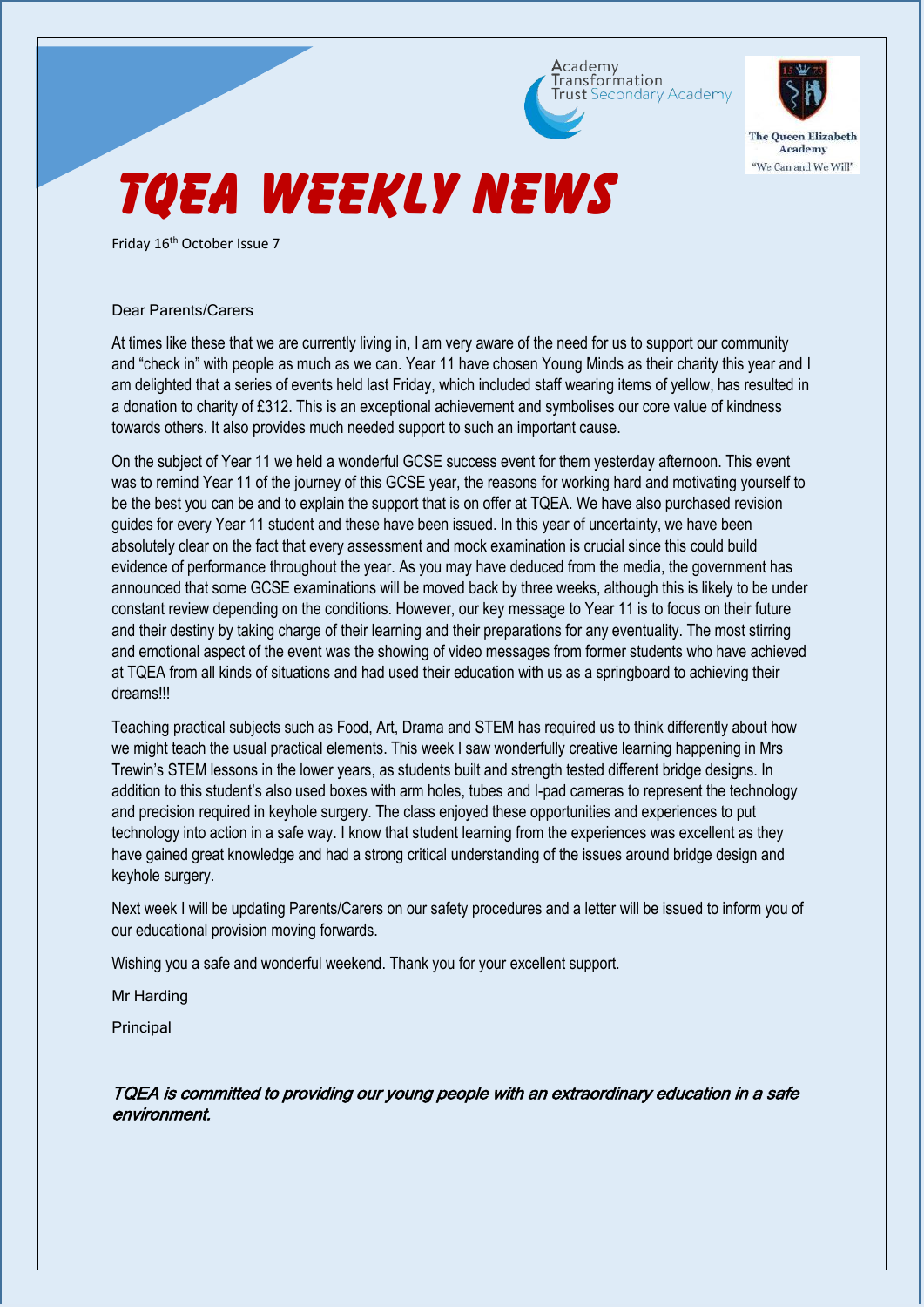

As previously noted in the Principal's end of term letter from Mr Harding you were informed about Class Charts our parent app and given your log in details. Class Charts is where you will be able to see important information about your child's behaviour (rewards and sanctions) and attendance. Through the Class Charts app, you will also receive email notifications if your child receives a same day detention for 30 or 60 minutes. It is important that you download this app in order to receive this information. If you have any issues with this, please do not hesitate in contacting your child's Head of Year. Login details have being re sent out this week for those parents who have not yet accessed the app.

## Year 11 After School Revision Timetable 2020/2021: Is now up and running.

| Week 1     |                                   |         |                                         |                                          |  |  |  |  |
|------------|-----------------------------------|---------|-----------------------------------------|------------------------------------------|--|--|--|--|
| Mon        | <b>Tues</b>                       | Weds    | <b>Thurs</b>                            | Fri.                                     |  |  |  |  |
| Self Study | Science & RE                      | English | History &<br>Computer<br><b>Science</b> | <b>PE &amp;</b><br><b>Statistics</b>     |  |  |  |  |
| Week 2     |                                   |         |                                         |                                          |  |  |  |  |
| Mon        | <b>Tues</b>                       | Weds    | <b>Thurs</b>                            | <b>Fri</b>                               |  |  |  |  |
| Self Study | <b>Engineering</b><br>& Languages | Maths   | Geography &<br><b>Digital Lit</b>       | Media,<br><b>Buisness &amp;</b><br>Drama |  |  |  |  |





Due to the current situation some of our more practical lessons have had to adapt to a more theorectical stle of learning, this however had not discouraged our students, they have been taking this all in their stride and cooking in their own time at home. This has been brilliant to see some of the wonderful creations they have made.

Mrs Johnson – Curriculum Leader for Food Technology

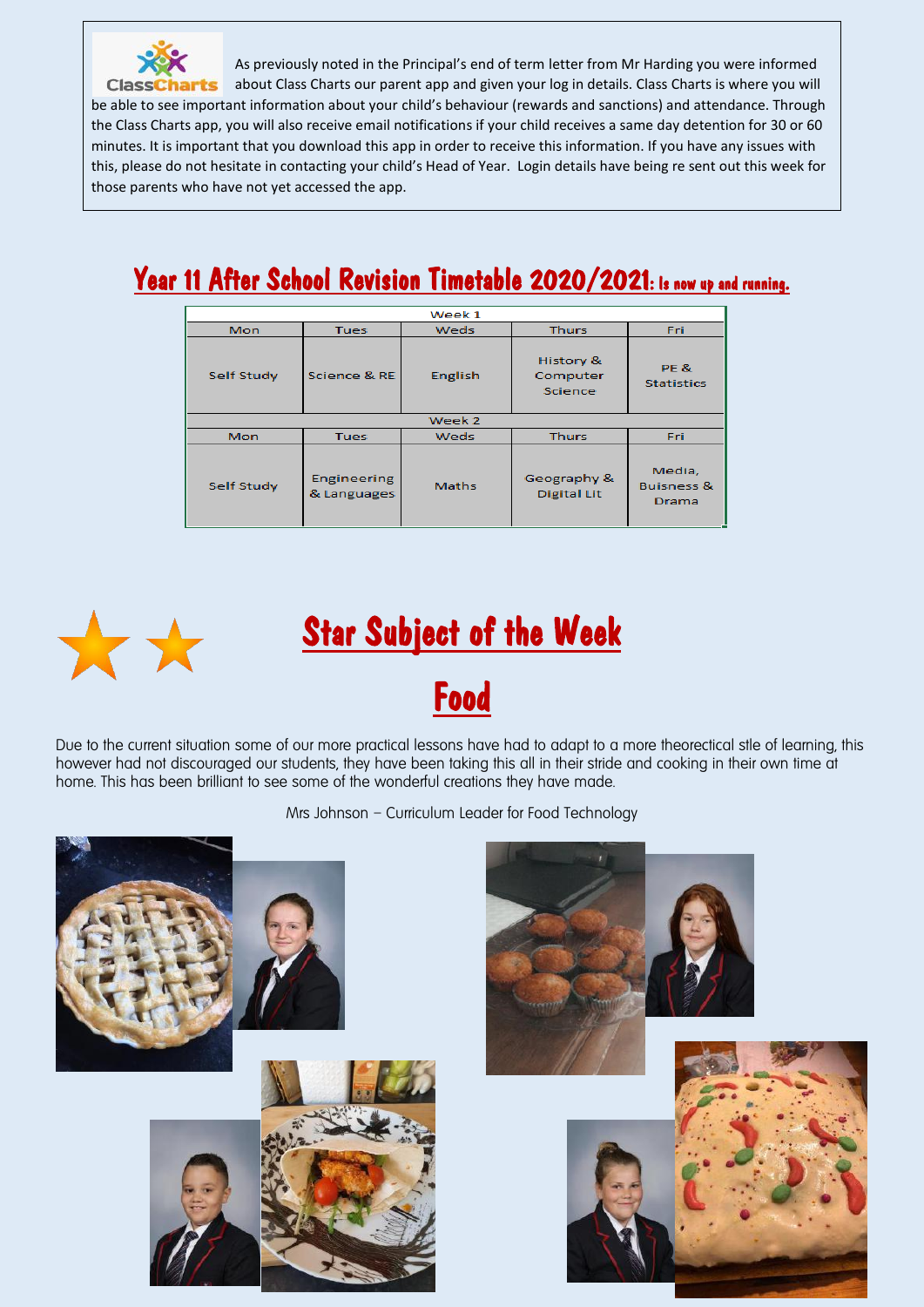

# in support of World Mental Health Day

On Friday 9<sup>th</sup> October we celebrated 'World Mental Health Day' in the academy. Mental Health problems can affect anyone, any day of the year, but World Mental Health Day is a day to show our support for better mental health and a prompt to start looking after your own wellbeing. World Mental Health Day 2020 is the most important one yet. After the months of lockdown and loss, prioritising mental health has never been more important than it is now. This week in tutor time we have been talking about mental health, discussing strategies of how we can look after ourselves and raising awareness of charities, such as Mind and Young Minds.

Our Year 11s, recognising the importance of mental health, have chosen their year group charity to be '*Young Minds'.* To support this, Year 11 decided some fundraising was in order. Staff paid £1 in order to wear something yellow, raising £22. Several Year 11 students took part in a sponsored silence and have raised £239.20. Finally, at lunchtime, the Year 9 and Year 11 bubble put on 3 football matches to raise money. The donation was 50p to play or support, and the three matches included a Year 11 boys match, a Year 9 boys match and a mixed Year 9 and Year 11 girls match. They all did really well; it was conducted in a friendly and charitable manner and both year groups raised £51. Every one of those who took part should be as proud of themselves as we are of them.

The final total raised by TQEA for *Young Minds* is ... £312.20

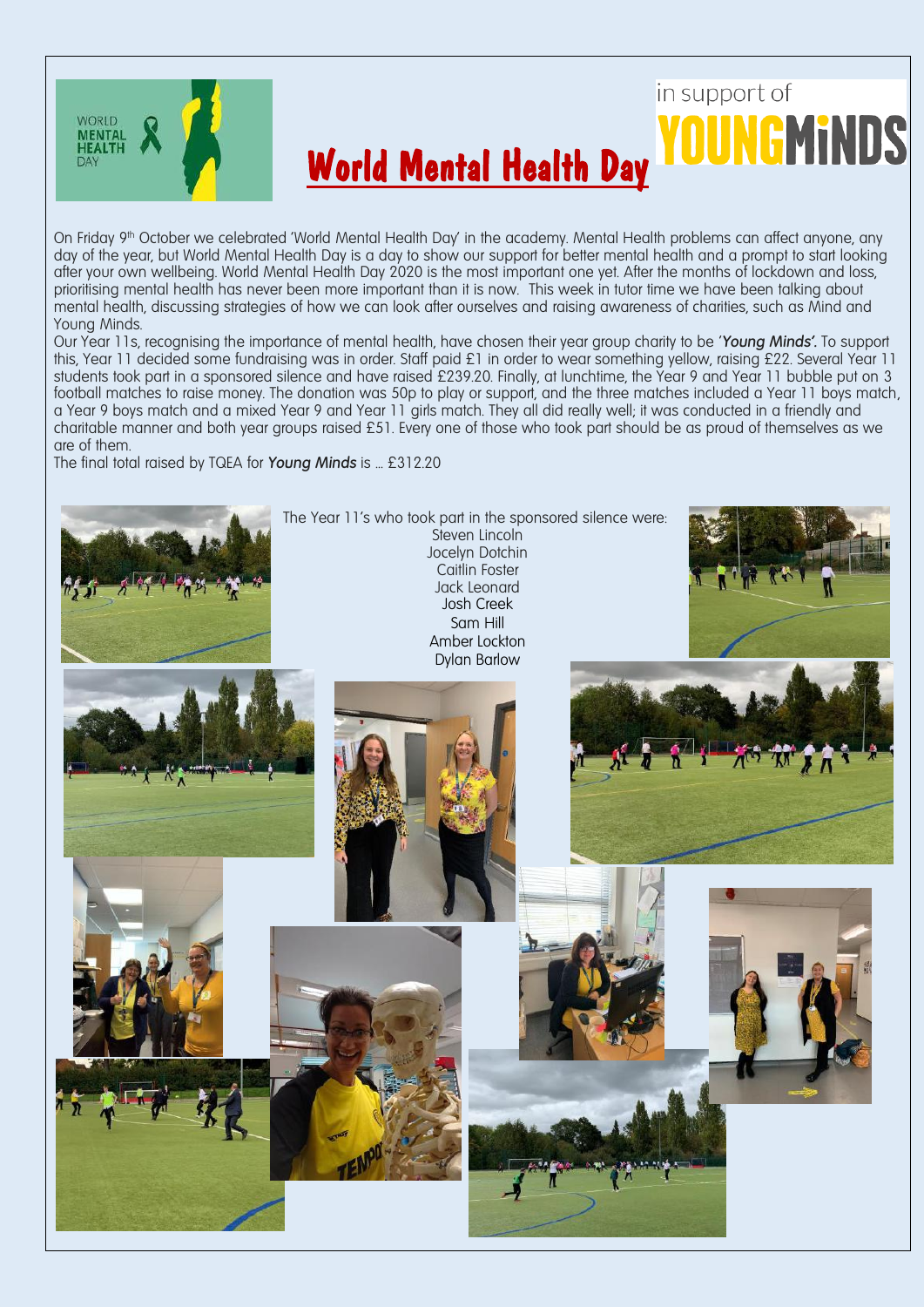

Does your child want to get their voice heard within the community? If they do, then we have a number of great opportunities to do so. Rural North Warwickshire Youth Forum are currently looking for new member to join them; this is a very exciting opening. This role will involve attending monthly meetings at the Ratcliffe Centre or virtually due to Covid you may even get the opportunity to stand for the county to represent your area and be proud to help make a difference. If your child likes the sound of this then please contact Charlotte Carr at [charlottecarr@wawickshire.gov.uk](mailto:charlottecarr@wawickshire.gov.uk)

### **Stem @ Home Packs**

Over the next few days your child will be given a free pack of resources to support their STEM home learning. They should keep this in a safe place and not waste the materials. They will be told which materials they need for each activity.





**GCSE Science Revision guides** are now available to purchase on parent pay. Your Child should speak to their Science teacher to advise which books they will require.

If your Child is under Pupil Premium Funding, then books will be provided so please ensure your child has received their copy.





Please check at home for any unreturned school library books. There is still a large number of pre-lockdown books that have not been returned to school. All students with an overdue book have been informed and should hand it in to their English teacher as soon as possible.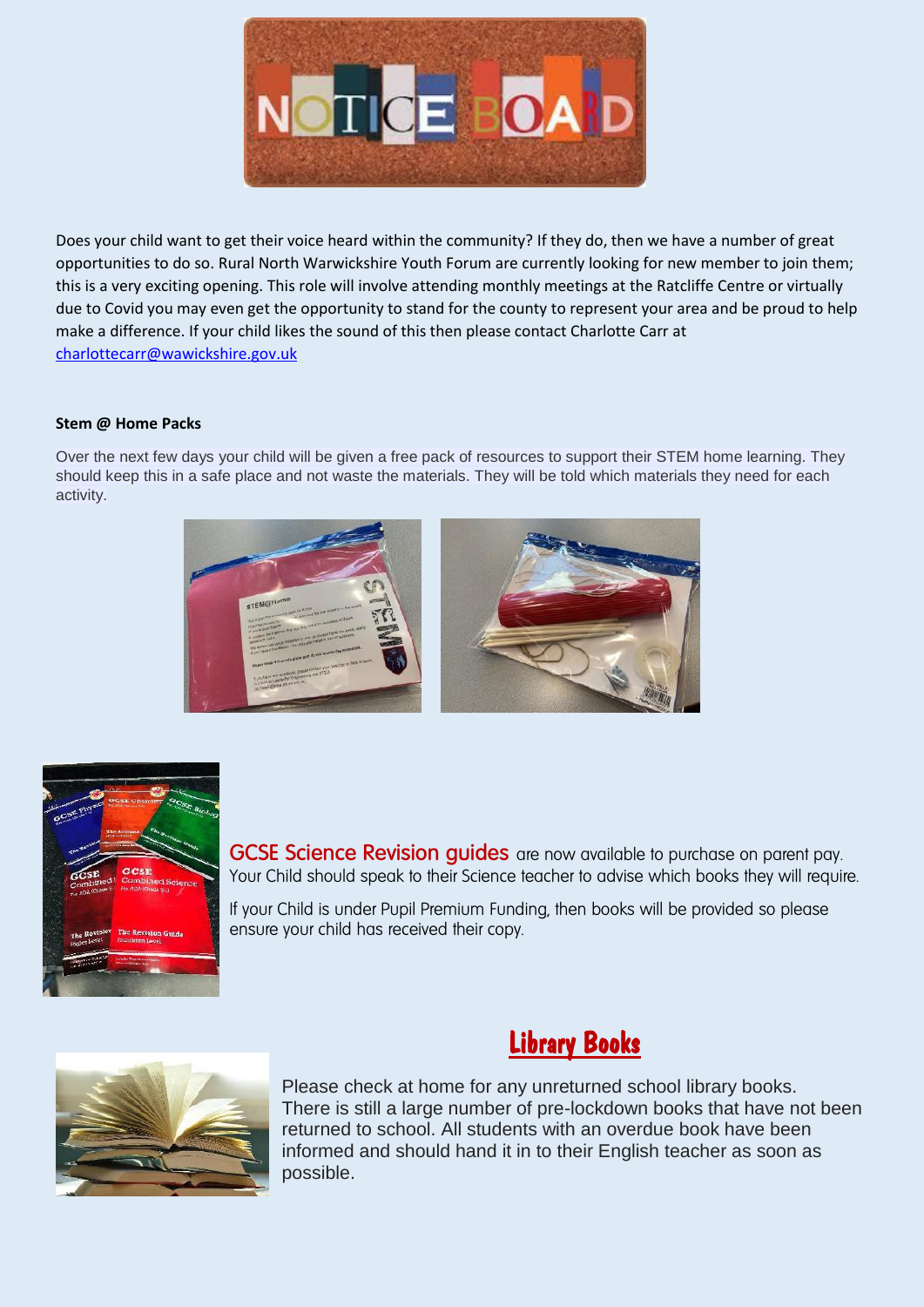

## **Student Achievements for week 5 th October – 9 th October**

### **Top Year 7 Students**

Issac Mcleod – 7E 37 points Jessica Purdy – 7E 34 points Jake Breakwell – 7E 33 points Izzy Gilmour- 7E 33 points

### **Top Year 9 Students**

Kye Stuart - 9E 13 points Scarlet Richardson– 9D 12 points McKenzie Gibson – 9A 10 points Hazel Gosling- 9D 10 points Lily May Narbourgh- 10 points Lexie Taylor Lane – 9B 10 points

### **Top Year 11 Students**

Emily Cardall – 11C 19 points Keri Ann McGonagle – 11E 14 points Evelyn Philpott – 11E 13 points

Year 7E - 477 points Year 10B - 257 points Year 7D - 242 points

### **Top Year 8 Students**

Oliver Williams – 8C 14 points Owen Russel – 8C 13 points Grace Caddy- 8A 12 points

### **Top Year 10 Students**

Elizabeth Porter – 10B -30 points Bethany Dicken – 10C- 28 points Sophie Caddy – 10B - 21 points Ethan Cowburn – 10B 21 points



### **Top 3 Tutor Groups of the Week Top 3 Tutor Groups of the Year to date**

Year 7D - 894 points Year 9E - 882 points Year 7E - 872 points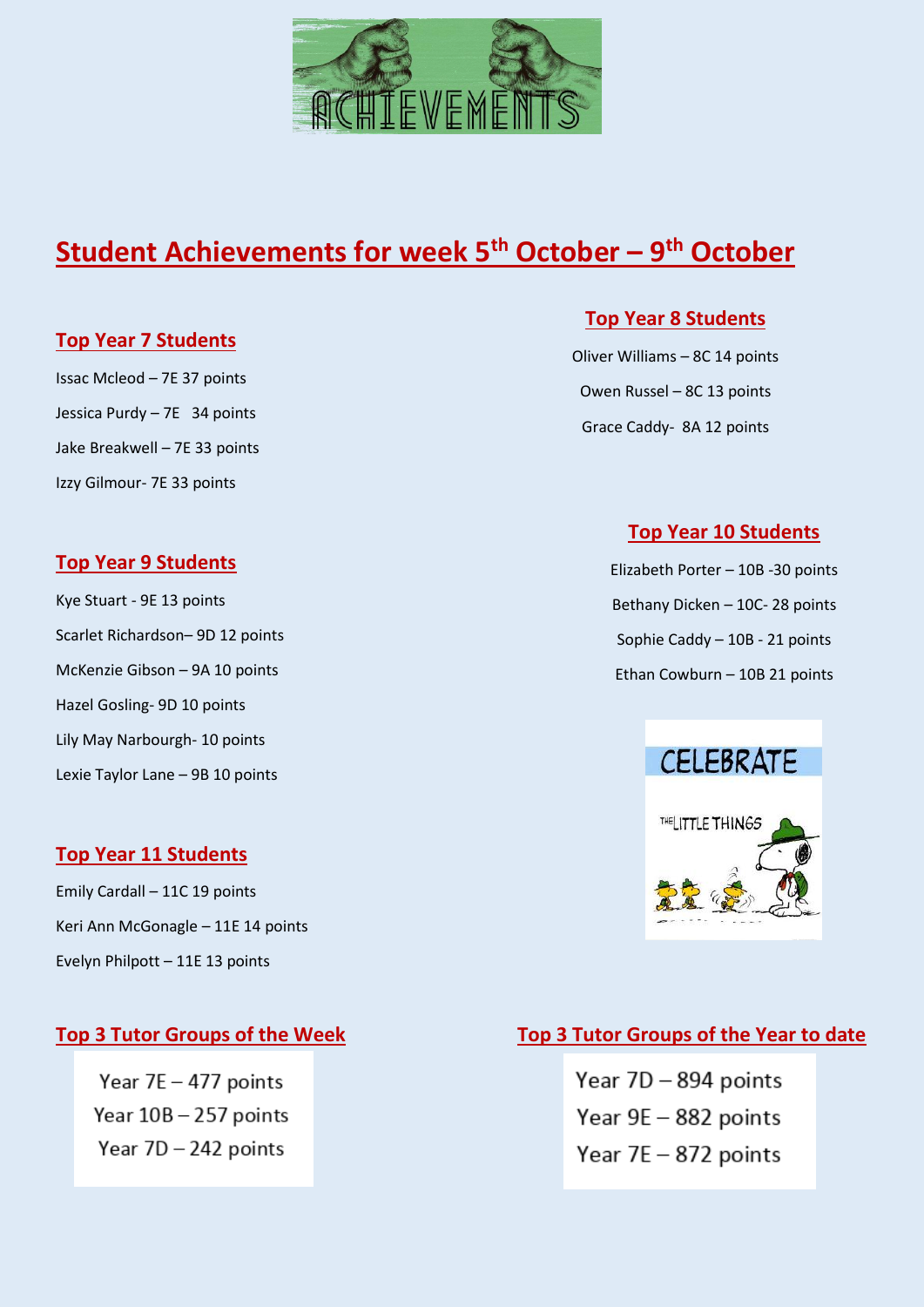

 **KEEP UP THE GREAT WORK!!**

# Is your child eligible?

## One of the effects of the COVID 19 Pandemic is the changes to our home and financial situations.

**If your financial situation has changed and you receive of any of the following your child may be able to get free school meals;** 

- **Income Support**
- **Income-based Jobseeker's Allowance**
- **Income-related Employment and Support Allowance**
- **Support under Part VI of the Immigration and Asylum Act 1999**
- **The guaranteed element of Pension Credit**
- **Child Tax Credit (provided you're not also entitled to Working Tax Credit and have an annual gross income of no more than £16,190)**
- **Working Tax Credit run-on paid for 4 weeks after you stop and a straight of Pupil and Auditying for a straight of the Merking Tay Credit Working Tax Credit**
- **EXECUTE:** Universal Credit if you apply on or after 1 April 2018 your **the state of the state of the state of the state of the state of the state of the state of the state of the state of the state of the state of the s income must be less than £7,400 a year (after tax and not including any lincluding any benefits you get)**



**If your child is in any of the following categories, the school can apply for extra funding through the Pupil Pupil Premium programme which will enable us to provide additional support and resources to benefit your child's education at TQEA:**

- **In receipt of Free School Meals**
- **A looked after child**
- **A previously looked after child**
- **A child with a parent currently serving in HM Armed Forces.**
- **A child with a parent who is retired with a pension from Ministry of Defence.**
- **A child who has been adopted**

**If any of the above situations applies to your family due to a change in circumstances and we are not already aware, please contact the school and we can assist you further.**

**Families who are already in receipt of Free school meals and Pupil Premium funding will shortly be receiving a survey from TQEA to assist with our support package this year. We would be grateful if you could complete the survey and return to the school.**